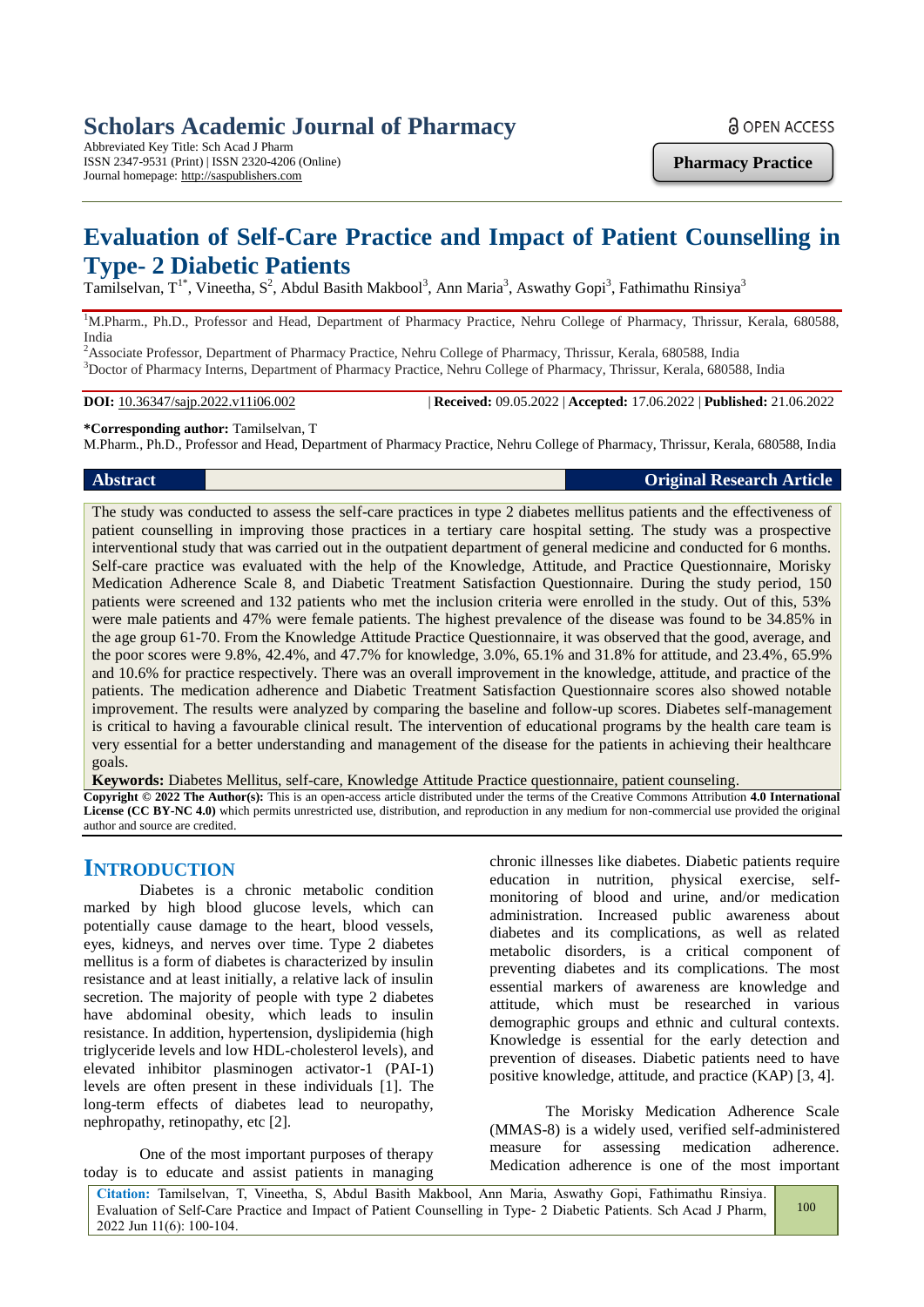factors in determining therapeutic outcomes, particularly in patients with chronic illnesses. Low drug adherence has gained popularity since it greatly reduces the benefits of current medical care also while imposing a considerable financial burden on both individual patients and the healthcare system as a whole [5, 6].

The DTSQ (Diabetes Treatment Satisfaction Questionnaire) was developed to assess how satisfied patients are with their diabetes treatment. The DTSQ can be used to compare different medicines or treatment regimens, as well as to assess the quality of diabetes care in clinical settings. Improved treatment satisfaction may promote patients' self-efficacy and medication adherence, leading to long-term stable glucose control and a lower risk of diabetic complications [7].

Diabetes is fast gaining the status of a potential epidemic in India with more diabetic individuals. Our country currently faces an uncertain future concerning the potential burden that diabetes may impose. Lack of knowledge, negligence and poor adherence to medications are key factors for poor disease management. We intend to show that with proper patient education, and follow-up, we can improve the patient's disease condition and improve their quality of life.

# **MATERIALS AND METHODS**

A Prospective, Interventional study was conducted at a tertiary care teaching, Kerala for 6 months. The study was approved by the Institutional ethics Committee. The study population included patients who are above 18 years of age diagnosed with Type 2 Diabetes mellitus who kept up with regular follow-up appointments and are on anti-diabetic medications. Patients who are not willing to give informed consent, patients with mental disorders, HIV patients, and gestational diabetic patients were excluded from the study.

A self-designed Knowledge, Attitude, Practice Questionnaire was prepared and given to patients to assess their self-care practice. The knowledge assessment score was categorized out of 10 into 8-10 as good knowledge, 5-7 as average knowledge, and <4 as poor knowledge. The attitude assessment score was categorized out of 18 into 12-18 as good, 2-11 as average, and <2 as poor. The practice assessment score was categorized out of 5 into 5 as good, 3-4 as average, and 0-2 as poor.

The Morisky Medication Adherence Scale (MMAS 8) was used to assess medication adherence. The scale composes of 8 items in which the response choices are "yes" or "no" for items 1-7 except 8 which have a five-point response scale. For each "no" response it is rated as 1 and each "yes" response is rated as 0 except for item 5 wherein the "no" response is weighed

as 0 and the "yes" response is rated as 1. For item 8, if the response is "0", the score is 1 and if the response is "4", the score is 0. The responses "1, 2, 3" given a score of 0.25, 0.75 and 0.75 respectively. Total MMAS-8 score ranges from 0 to 8. They have been categorized into three levels of adherence: high adherence (score 8), medium adherence (score of 6 to 8), and low adherence (score less than 6).

The questionnaires were provided to the patients and their baseline scores were recorded. The patients were then given counselling with the help of Patient Information Leaflets (PILs). The first follow-up (after 1 month) and second follow-up (after 3 months) were conducted using the same questionnaires and the scores were recorded and compared with the baseline score.

The DTSQ (diabetes treatment satisfaction questionnaire) was used to assess the satisfaction with the treatment. The treatment satisfaction was assessed by categorizing it into three groups. Those who had a score from 27 -36 as satisfied, 20-26 moderately satisfied, and less than 19 poorly satisfied.

Data were entered into Microsoft Excel 2007 and further analyzed using statistical software SPSS version 21.0. The categorical variables were presented as frequency and percentage and the continuous variables were reported using mean and standard deviation. The quantitative variables were evaluated by paired t-tests. p-value <0.05 was considered statistically significant.

# **RESULT AND DISCUSSION**

The prevalence of Type 2 Diabetes Mellitus is rising. This has been ascribed to rising obesity, sedentary lifestyles, and a growing minority population, among other factors. Lack of knowledge, negligence and poor adherence to medications are key factors for poor disease management. We aim to evaluate the selfcare practice and impact of patient counseling on Type 2 Diabetes patients.

A total of 150 patients were enrolled in the study, however, after the first and second follow-ups, the patient population declined to 132.

# **Demographic Details**

The highest occurrence of the disease was found to be in patients between the age group of 61-70 (34.85%) (Table 1). In the study conducted by Viral N. Shah *et al.*, 2009 [8], the highest occurrence of Type 2 Diabetes Mellitus (40.33%) belonged to the age group between 50-59 years. Another study conducted by Behailu Hawulte Ayele *et al*., 2019 [9], showed that 59% of the study participants were  $50+$  years of age. From this, we observed that older people are more at risk of developing Type 2 Diabetes Mellitus.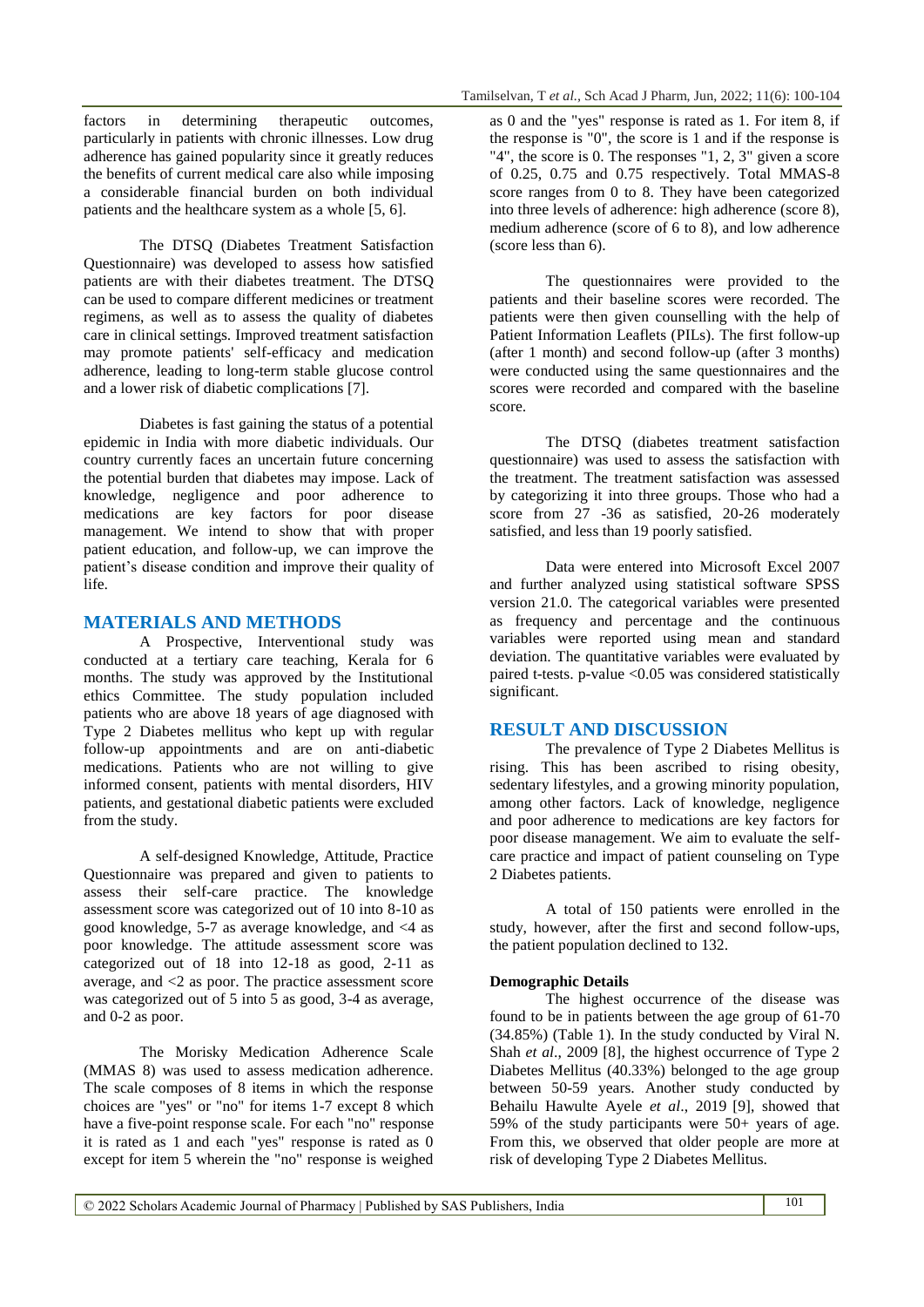| Sl. No | Age Group (In Years) | <b>Number of Patients</b> | Percentage $(\% )$ |
|--------|----------------------|---------------------------|--------------------|
|        | $<$ 40               |                           | 0.76               |
|        | $41 - 50$            | 16                        | 12.12              |
|        | 51-60                | 37                        | 28.03              |
|        | 61-70                | 46                        | 34.85              |
|        | 71-80                | 24                        | 18.18              |
|        | 80-90                | Ω                         | 6.06               |

**Table 1: Age-wise distribution of patients diagnosed with type 2 Diabetes Mellitus (n=132)**

Table 2 shows the gender-wise distribution. Our study indicates a higher prevalence of TYPE 2 DM in males than in the female population. The study conducted by Pyke DA *et al*., [10], showed that females were more prone to TYPE 2 DM. The higher prevalence of the disease progression in our study is associated the risk factors like obesity, hypertension, physical inactivity etc.

**Table 2: Gender-wise distribution of patients diagnosed with type 2 Diabetes Mellitus (n=132)**

|  |        |    | Sl. No   Gender   Frequency(N)   Percentage $(\% )$ |  |
|--|--------|----|-----------------------------------------------------|--|
|  | Male   | 70 |                                                     |  |
|  | Female |    |                                                     |  |

## **Knowledge Attitude Practice Questionnaire**

Table 3 shows a Comparison of Knowledge, Attitude, and Practice at Baseline and a second followup using paired t-test  $(p<0.05)$ . Since the p-value is less than 0.05, it indicates there is a significant difference in patient knowledge, attitude, and practice from baseline to subsequent follow-ups.

|           | Table 3: Comparison of Knowledge, Attitude, and Practice at Baseline, First Follow Up and Second Follow Up |  |
|-----------|------------------------------------------------------------------------------------------------------------|--|
| $(n=132)$ |                                                                                                            |  |

| Sl. No | <b>Parameter</b> | <b>Baseline</b>  | <b>First Follow-up</b> | <b>Second Follow-up</b> | <b>Mean Difference</b> | <b>Significance</b> |
|--------|------------------|------------------|------------------------|-------------------------|------------------------|---------------------|
|        |                  | $(Mean \pm S.D)$ | $(Mean \pm S.D)$       | $(Mean \pm S.D)$        |                        | ( <i>p</i> -value)  |
|        | Knowledge        | $4.93 \pm 2.090$ | $6.61 \pm 1.684$       | $7.61 \pm 1.512$        | 2.682                  | 0.001               |
|        | Attitude         | $3.46 + 3.689$   | $5.33 \pm 3.199$       | $6.10\pm3.133$          | 19.610                 | 0.001               |
|        | Practice         | $3.72 \pm 0.975$ | $3.803 \pm 0.911$      | $4.20 \pm 0.766$        | 0.768                  | 0.001               |

The number of patients having poor knowledge, attitude, and practice decreased from the baseline to later follow-ups while the patients with average and good knowledge, attitude and practice increased from the initial point (Table 4). Based on the study conducted in Iran by [4], the study participants show high general knowledge scores and had a good attitude and practice scores at the baseline in comparison with our study. But the study conducted by Upadhyay *et al*., 2012 [11], shows less knowledge, attitude, and practice similar to ours. The study done by Singh *et al.*, 2013 [12], assessed patients in two groups: governmental and non-governmental hospitals in Nepal. Patients in non-governmental hospitals had good knowledge, while those in governmental hospitals had less knowledge than the patients in the present study. They did not assess the patients' attitudes and practice. In our study, an improvement in KAP score was observed after a successful patient counseLling program.

| Table 4: Distribution of Knowledge, Attitude, and Practice Scores Among Study Participants at Baseline, First Follow- |
|-----------------------------------------------------------------------------------------------------------------------|
| Up, and Second Follow-Up                                                                                              |

| SI.            | <b>Parameter</b> | No. of participants | No. of participants   | No. of participants |
|----------------|------------------|---------------------|-----------------------|---------------------|
| N <sub>0</sub> |                  | showing Poor Score  | showing Average Score | showing Good Score  |
| $\mathbf A$    | Knowledge        |                     |                       |                     |
| 1              | <b>Baseline</b>  | 63                  | 56                    | 13                  |
| $\overline{2}$ | First Follow Up  | 12                  | 76                    | 44                  |
| 3              | Second Follow Up | $\overline{2}$      | 55                    | 75                  |
| B              | <b>Attitude</b>  |                     |                       |                     |
|                | <b>Baseline</b>  | 42                  | 86                    | 4                   |
| $\overline{2}$ | First Follow Up  | 15                  | 113                   | 4                   |
| 3              | Second Follow Up | 10                  | 117                   | 5                   |
| $\mathbf C$    | <b>Practice</b>  |                     |                       |                     |
| 1              | <b>Baseline</b>  | 14                  | 82                    | 31                  |
| $\overline{2}$ | First Follow Up  | 10                  | 88                    | 34                  |
| 3              | Second Follow Up | 2                   | 78                    | 52                  |

© 2022 Scholars Academic Journal of Pharmacy | Published by SAS Publishers, India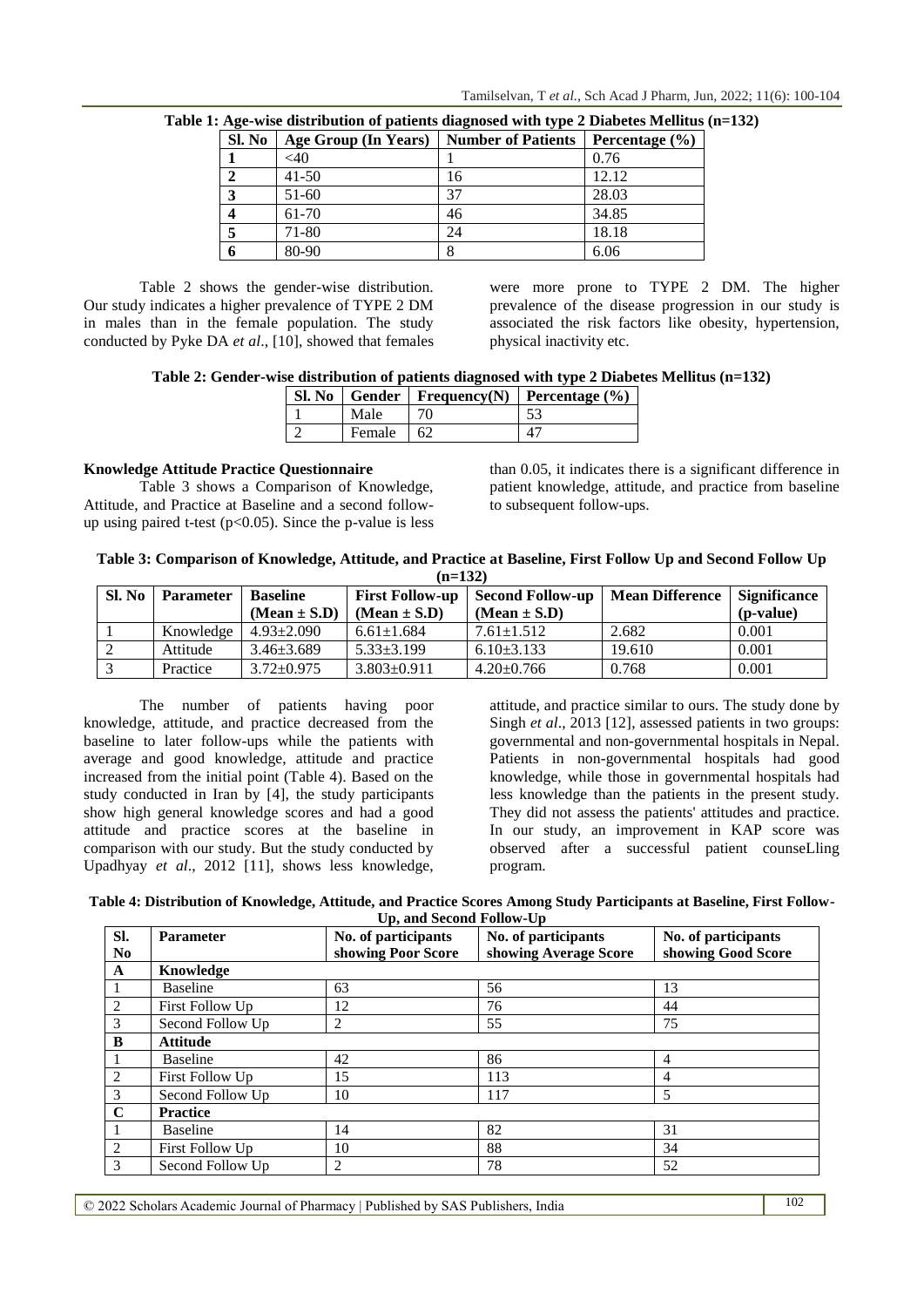### **MEDICATION ADHERENCE**

The difference between the mean (1.01705) shows the difference between mean scores in the baseline and second follow-up i.e., 4.5852 and 5.6023

respectively. Since the p-value is  $\langle 0.001,$  there is a significant difference in the baseline and after the 3 month follow-up.

|     |                             |                        | Table 5: Comparison of Medication Adherence at Baseline, First Follow Up and Second Follow Up (n=132) |      |                     |
|-----|-----------------------------|------------------------|-------------------------------------------------------------------------------------------------------|------|---------------------|
| SI. | <b>Parameter</b>   Baseline | <b>First Follow-up</b> | Second Follow-up                                                                                      | Mean | <b>Significance</b> |

| -SI.           | Parameter  | Baseline         | First Follow-up  | Second Follow-up | Mean              | Significance |
|----------------|------------|------------------|------------------|------------------|-------------------|--------------|
| N <sub>0</sub> |            | $(Mean \pm S.D)$ | $(Mean \pm S.D)$ | $(Mean \pm S.D)$ | <b>Difference</b> | (p-value)    |
|                | Medication | $4.58 \pm 1.709$ | $5.10 \pm 1.361$ | $5.60 \pm 1.359$ | 1.017             | $0.001\,$    |
|                | Adherence  |                  |                  |                  |                   |              |

The majority of the participants (80.3%) shows poor medication adherence to the anti-diabetic treatment. Similarly, in the study conducted by K. Yuvaraj *et al*., 2019 [13], found that almost one-third (32.7%) of the study participants were not properly

adherent to the medications. However, findings similar to our study were reported in other South Indian studies carried out in Andhra and Karnataka where almost onethird of the participants were non-adherent to medications.

**Table 6: Distribution of Adherence Scores Among Study Participants at Baseline, First Follow-Up, and Second Follow-Up**

| Sl. No |                         | No. of participants<br>showing Poor Score | No. of participants<br>showing Average Score | No. of participants<br>showing Good Score |
|--------|-------------------------|-------------------------------------------|----------------------------------------------|-------------------------------------------|
|        | <b>Baseline</b>         | 106                                       | 20                                           |                                           |
|        | <b>First Follow-up</b>  | 86                                        | 39                                           |                                           |
|        | <b>Second Follow-up</b> | 68                                        | 49                                           |                                           |

## **TREATMENT SATISFACTION**

Over the study period, the treatment satisfaction scale score shows a gradual increase from baseline to first and second follow-up, and the patient satisfaction score was found to be 8, 16, 26 as satisfied, 56, 66, 80 as moderately satisfied, and 68, 50, 26 as poorly satisfied respectively. The total number of patients showing hyperglycemia and hypoglycemia in the baseline was 116 and 98 which gradually decreased in the final follow-up to 86 and 80 respectively. This shows patient counselling has a significant effect on the treatment satisfaction and glycaemic control of the patients. In comparison with the study conducted by Shoko Tsukube *et al*., 2015 [14], the treatment satisfaction score improved in the final evaluation due to the low frequency of hypoglycemic occurrence.

### **DIABETIC TREATMENT SATISFACTION AND MEDICATION ADHERENCE AMONG THE STUDY PARTICIPANTS**

Of the 132 diabetic patients studied, 101 were satisfied with the diabetic treatment received, whereas, 31 were not satisfied and 46 diabetic patients were adherent to antidiabetic medication, whereas, 86 of them were not adherent to the medication.

| Table 7: Association between Patient Satisfaction and Patient Medication Adherence |  |
|------------------------------------------------------------------------------------|--|
|------------------------------------------------------------------------------------|--|

|                             |                      | <b>MEDICATION ADHERENCE</b> |          | <b>TOTAL</b>   |
|-----------------------------|----------------------|-----------------------------|----------|----------------|
|                             |                      | <b>Non-Adherent</b>         | Adherent |                |
| <b>PATIENT SATISFACTION</b> | <b>Not Satisfied</b> | 26                          |          |                |
|                             | <b>Satisfied</b>     | 60                          |          | 101            |
| <b>TOTAL</b>                |                      | 86                          | 46       | $\mathfrak{D}$ |

Among 101 diabetic patients, 60 patients were satisfied with the treatment, 41 of them were adherent to the mediation, whereas, 60 were non-adherent with the medication. The difference was statistically significant ( $\gamma^2$ =6.25; p=0.012) which correlates with the study conducted by Iloh Gabriel Uche Pascal *et al*., 2016 [15], which shows 85.8% of the diabetic patients were satisfied with the treatment and it was significantly associated with medication adherence.

# **CONCLUSION**

The study results revealed an overall improvement in the self-care practices in patients with type 2 diabetes mellitus after a successful patient counseling program. The knowledge, attitude, and practice were assessed using the KAP questionnaire, and a significant improvement in knowledge was noted in the study. Educating diabetic patients regarding their illness is vital because a successful Diabetes Mellitus treatment can be achieved only by focusing on lifestyle modifications along with drug therapy. The medication adherence to the anti-diabetic drugs also showed a notable improvement when the baseline and the followup scores were compared; the scores were assessed using the MMAS 8 questionnaire. The Diabetes Treatment Satisfaction Questionnaire (DTSQ) scores also revealed an improvement in the satisfaction with

© 2022 Scholars Academic Journal of Pharmacy | Published by SAS Publishers, India 103